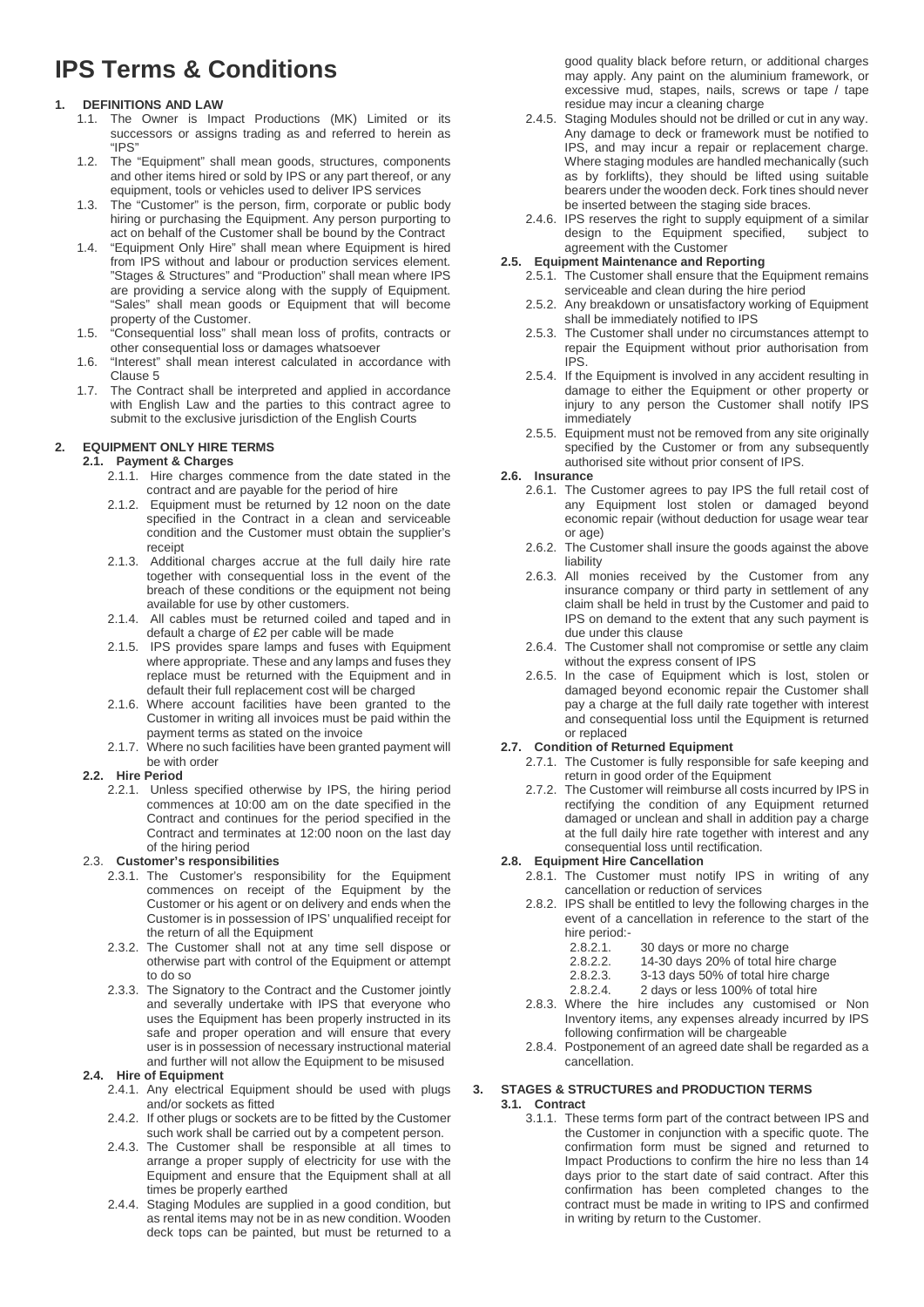- 3.1.2. Any verbal confirmations or alterations made between IPS and the Customer should be confirmed by the Customer in writing within 3 days of the conversation otherwise any difference of opinion concerning what was agreed will be resolved in favour of IPS
- 3.1.3. All equipment remains the property of IPS at all times. The Customer must not move, alter or sub hire the equipment without prior written consent from IPS.

#### **3.2. Payment & Additional Charges**

- 3.2.1. A 20% deposit is payable on confirmation of order. 30% is payable 30 days prior to the installation date, and the remaining balance is due 5 days before the installation team are due to arrive onsite.
- 3.2.2. Late payments will be subject to interest charged daily at the Handlesbanken base rate plus 8% plus an administration charge, in line with the "late payment of commercial debts act 1998".
- 3.2.3. The hirer will be liable to pay extra charges at cost if the build and take down of structures overruns due to conditions beyond the control of IPS (such as weather conditions).

#### **3.3. Stage & Structures and Production Cancellation**

- 3.3.1. Cancellation or reduction of services within the contract must be made in writing to IPS. Upon receipt of written cancellation, the cancellation charge will be worked out as follows in reference to the first onsite date:
	-
	- 3.3.1.1. 30 days or more 20% of total amount 14-30 days 50% of total amount
	-
	- 3.3.1.3. 4-13 days 80% of total amount 3.3.1.4. 3 day or less 100% of total amount
- 3.3.2. Postponement of an agreed date shall be regarded as a cancellation.

#### **3.4. Customer's responsibilities**

- 3.4.1. Responsibility for all IPS equipment included in the hire will be passed to the Customer upon delivery. The Customer is responsible for protecting IPS against any loss or damage to the equipment for the entirety of the contract.
- 3.4.2. Responsibility of structures will pass to The Customer upon completion and acceptance of a handover certificate from our onsite supervisor. The Customer will ensure that a duly authorised representative of the Customer is present at the installation of the Equipment and is authorised to accept the handover certificate accepting installation, within a reasonable time period as specified by IPS. This accepted and signed handover certificate shall constitute conclusive evidence that the Customer has examined the Equipment and found it to be in good condition, complete and fit for the purpose it was intended.
- 3.4.3. Evidence of a relevant insurance policy to protect against the loss of equipment may be required and failure to produce this will result in a breach of contract.
- 3.4.4. It is the responsibility of the Customer to provide a suitable clean and clear site with good access for the vehicles detailed in the contract. The build area must be sterile from the public and where possible other contractors during the build and de-rig. Ground conditions for access, storage areas and build sites should be suitable for our works with trackway supplied as needed. IPS cannot accept any responsibility for damage caused on site to the ground. Should any additional costs be incurred to IPS as a result of poor ground conditions these costs will be passed on to the Customer.
- 3.4.5. Ballast requirements as detailed in the contract must be met, including supply of a high pressure water supply with hose to reach our structure, permission to use ground anchors with confirmation that build site is free from underground services, or a surface ballast alternative.
- 3.4.6. There must be access to a mains power supply if specified within the contract. Secure onsite storage may be required for plant and/or Equipment & Stillages.
- 3.4.7. The Customer must ensure that the local authorities are informed of the work to be carried out and that all appropriate licenses and permissions are granted, any requests for information and documentation from IPS must be made at least 7 days prior to the event.
- 3.4.8. The Signatory to the Handover and/or the Customer jointly and severally undertake with IPS that everyone who uses the Equipment has been properly instructed in its safe and proper operation and will ensure that

every user is in possession of necessary instructional material and further will not allow the Equipment to be misused

- 3.4.9. If the Equipment is involved in any accident resulting in damage to either the Equipment or other property or injury to any person the Customer shall notify IPS immediately
- 3.4.10.Equipment must not be removed from any site originally specified by the Customer or from any subsequently authorised site without prior consent of IPS.
- 3.4.11.IPS will provide guidance and if detailed in the contract, equipment to monitor the weather on site, and if the most severe action point on the wind action plan is reached, IPS should be informed immediately. It is the Customer's responsibility to provide personnel from the point at which the structure is signed off until IPS staff commence dismantling the structure, to be in position to act in case of onsite weather conditions.

# **4. CONDITIONS AS TO SALE**

- 4.1. **Risk in Title**
	- 4.1.1. The risk in the Equipment shall pass to the Customer immediately on delivery to the Customer at the address shown for delivery on the contract or if the Customer collects on collection Property and title in the Equipment shall remain vested in IPS and IPS reserve the right to dispose of the Equipment until such time as the price shall have been paid in full
	- 4.1.2. If any part of the payment is overdue or if the Customer is in breach of any of these terms or if the Customer or any third party shall take any steps or any act or proceeding in which in the reasonable view of IPS the Customer's solvency is in doubt IPS may (without prejudice to any of IPS.' other rights) recover or resell the Equipment and may enter upon the Customer's or any third parties property for that purpose.

#### **4.2. Receipt**

- 4.2.1. The Customer or any duly authorised person on behalf of the Customer shall receive and unload the Equipment and shall check the same for quantity and condition in the presence of IPS.' Carrier
- 4.2.2. Any shortage of or unsatisfactory Equipment shall be endorsed by the Customer or a duly authorised person on behalf of the Customer on the delivery document and the Customer shall give written confirmation to IPS within 24 hours of delivery
- 4.2.3. No claim in respect of shortage of or unsatisfactory condition of the Equipment shall be entertained by IPS unless condition 4.2.2. is observed
- 4.2.4. This condition does not affect the statutory rights of the Customer
- **4.3. Price**
	- 4.3.1. The price charged will be the price ruling at the time of delivery. Where this is at variance with the price quoted or inserted in the contract at the time the goods were ordered the Customer will be advised prior to delivery
	- 4.3.2. The prices stated are for guidance purposes only. The customer agrees to pay for labour and material prices in our final invoice, even if this price is higher than initially estimated.

# **4.4. Payment**

- 4.4.1. Where account facilities have been granted to the Customer in writing all invoices must be paid within the payment terms as stated on the invoice
- 4.4.2. Where no such facilities have been granted payment will be with order or where previously agreed on delivery

#### **5. CONDITIONS APPLICABLE TO HIRE, SALE, STAGES & STRUCTURES and PRODUCTION 5.1. Payment and Interest**

- 5.1.1. Where payments are not made on the due date IPS will be entitled to charge interest on the amount that is overdue at the Handlesbanken base rate prevailing for the period for which such monies are overdue together with 8% calculated on a day to day basis compounded with quarterly rests. An administration charge will also be payable in line with the "late payment of commercials debts act 1998".
- 5.1.2. The payment of such interest shall be without prejudice to any other rights or remedies of IPS.
- 5.1.3. Any legal or other charges incurred in the recovery of money or equipment shall be paid by the Customer